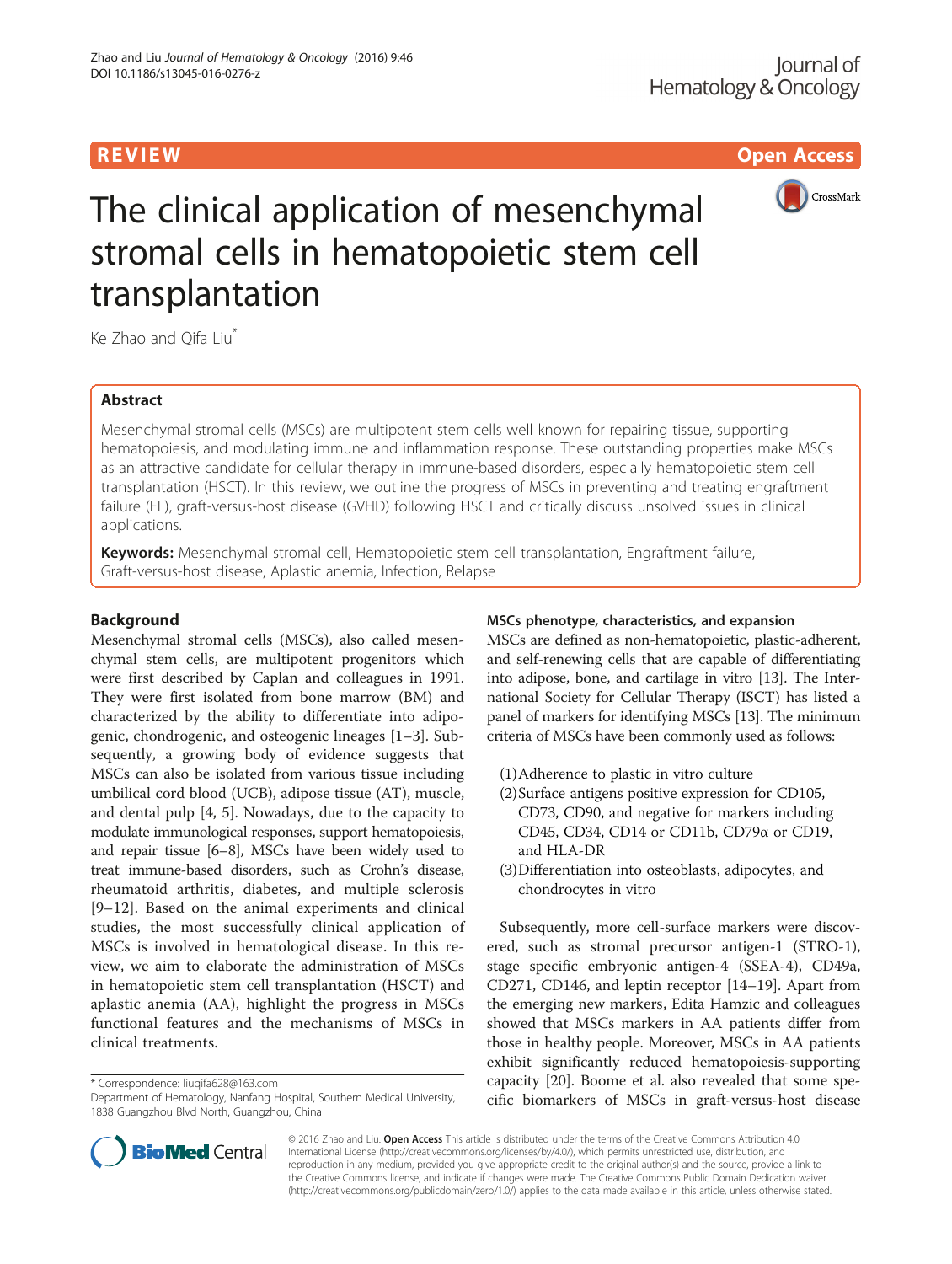In addition to the development of MSCs markers, exploration of efficient expansion of MSCs also plays an important role in clinical applications. In the fields of hematological diseases, MSCs are mainly derived from BM and UCB. However, MSCs only constitute less than 0.01 % overall cell population resident in BM, which is the major barrier for clinical usage [[22](#page-6-0)]. An array of studies found that MSCs also rapidly lose their proliferation potential and multipotency through rounds of in vitro culture [\[23](#page-6-0), [24](#page-6-0)]. Therefore, producing clinical-scale MSCs and maintaining their high proliferation potential and multipotency become very important. Recently, to increase the productivity of MSCs, researchers are applying different strategies by changing the culture media, optimizing culture density, eliminating hematopoietic stem cells and genetic modification [\[25](#page-6-0)–[27](#page-6-0)].

# The function of MSCs

In general, MSCs possess the capacity to differentiate into various types of cells, home to sites of inflammation, repair tissue, modulate immune or inflammation response, and support hematopoiesis. Firstly, MSCs have been identified for their ability to differentiate into the bone, adipocytes, and cartilage [[13](#page-6-0)]. With an increasing understanding of MSCs, investigators found that MSCs are capable of differentiating into all three germ layers [[28](#page-6-0)–[33](#page-6-0)]. And in some specific microenvironment, for example, injury, MSCs could differentiate into the lung epithelial cells in lung injury [\[34, 35\]](#page-6-0) and into cardiomyocytes in myocardial infarction (MI) [\[36](#page-6-0), [37\]](#page-6-0). Secondly, MSCs also have the ability to migrate to the sites of inflammation [[38](#page-6-0)–[40](#page-6-0)]. Using biofluorescence imaging technology, Joo and his colleagues monitored the delivery and biodistribution of red fluorescent protein (RFP) labeled MSCs in GVHD model. They found that MSCs could first and rapidly home to the lungs, then migrate to other GVHD-injured organs, including the liver, esophagus, stomach, small intestine, and large intestine [[41\]](#page-6-0). Furthermore, Hu et al. showed that CM-Dil-labeled MSCs can migrate to the thymus in aGVHD murine model [\[42](#page-6-0)]. Some researchers proposed that the degree of inflammation and different disease status might affect the distribution of MSCs. However, restricted by detecting method, tracing MSCs in deep target organs is hindered. Recent developed magnetic particle imaging allows researchers to accurately and quantitatively trace MSCs distribution [[43\]](#page-6-0). Guided by the chemokines released from tissue or endothelial cells, MSCs migrate to specific sites and secrete large quantities of bioactive

molecules to mediate repair [[44, 45\]](#page-7-0). Lastly, MSCs also co-localize with hematopoietic stem cells (HSCs) in BM niche and produce factors recruiting HSCs and supporting hematopoiesis [\[46](#page-7-0)].

The highlight of MSCs function is its immune modulatory effects (Fig. [1\)](#page-2-0). The mechanisms that MSCs regulate immune responses include interacting with various immune cells and secreting soluble mediators in different microenvironment [\[44](#page-7-0), [45, 47](#page-7-0), [48\]](#page-7-0). Initially, MSCs can express several adhesion molecules, including vascular cell adhesion molecule (VCAM)-1, intercellular cell adhesion molecule (ICAM)-1, and lymphocyte function-associated antigen (LFA)-3 involved in T-cell interactions, which result in the discovery of immunomodulatory properties of MSCs [[49](#page-7-0)]. Further studies demonstrated that MSCs can not only suppress T-cell proliferation and activation, but also can regulate the differentiation of helper T (Th) cells [[49](#page-7-0), [50](#page-7-0)]. As an important subpopulation of T helper cells, regulatory T cells (Tregs) play a crucial part in inducing peripheral immune tolerance. MSCs can promote the generation of Tregs to prevent GVHD [[51](#page-7-0)]. Moreover, MSCs are capable of inhibiting B-cell activation, proliferation, and the secretion of immunoglobulin (Ig) [[52](#page-7-0)]. Our group recently documented that interleukin (IL)-10 produced by MSCs significantly increased CD5<sup>+</sup> regulatory B cells (Bregs) production [\[53](#page-7-0)]. MSCs can increase the number of memory B lymphocytes and enhance B-cell activating factor receptor (BAFF-R) expression level on B lymphocytes [[54](#page-7-0)]. MSCs also modulate immune responses by inhibiting differentiation of precursors into dendritic cells (DCs) as well as suppressing DCs maturation [\[55\]](#page-7-0). MSCs may inhibit DCs differentiation by producing IL-6 and macrophage colony-stimulating factor (M-CSF). And immature DCs generation in the presence of MSCs was significantly inhibited because MSCs induced the activation of T cells [\[56\]](#page-7-0). Finally, besides direct cell-to-cell contact mechanisms, MSCs also indirectly modulate immune response by producing many growth factors and cytokines, including transforming growth factor (TGF)-β, IL-6, prostaglandin E2 (PGE2), hepatocyte growth factor (HGF), indoleamine 2,3-dioxygenase (IDO), etc.

In the past, studies on the immunomodulatory effect of MSCs primarily focused on peripheral immune compartments. Recently, our group found that MSCs reduced the incidence and severity of cGVHD in aGVHD patients by improving thymic function [[57](#page-7-0)]. Based on the role of MSCs in thymus development [[4,](#page-6-0) [58\]](#page-7-0) and our previous study, we proposed that MSCs could exert immunomodulatory effects through central immune compartments.

Besides, the most valuable discovery in recent years is the plasticity of MSCs in immune and inflammation regulation [\[48\]](#page-7-0). Traditionally, MSCs were considered as immunosuppression and anti-inflammation mediators by secreting high level of IDO, NO, PGE2, and TGF-β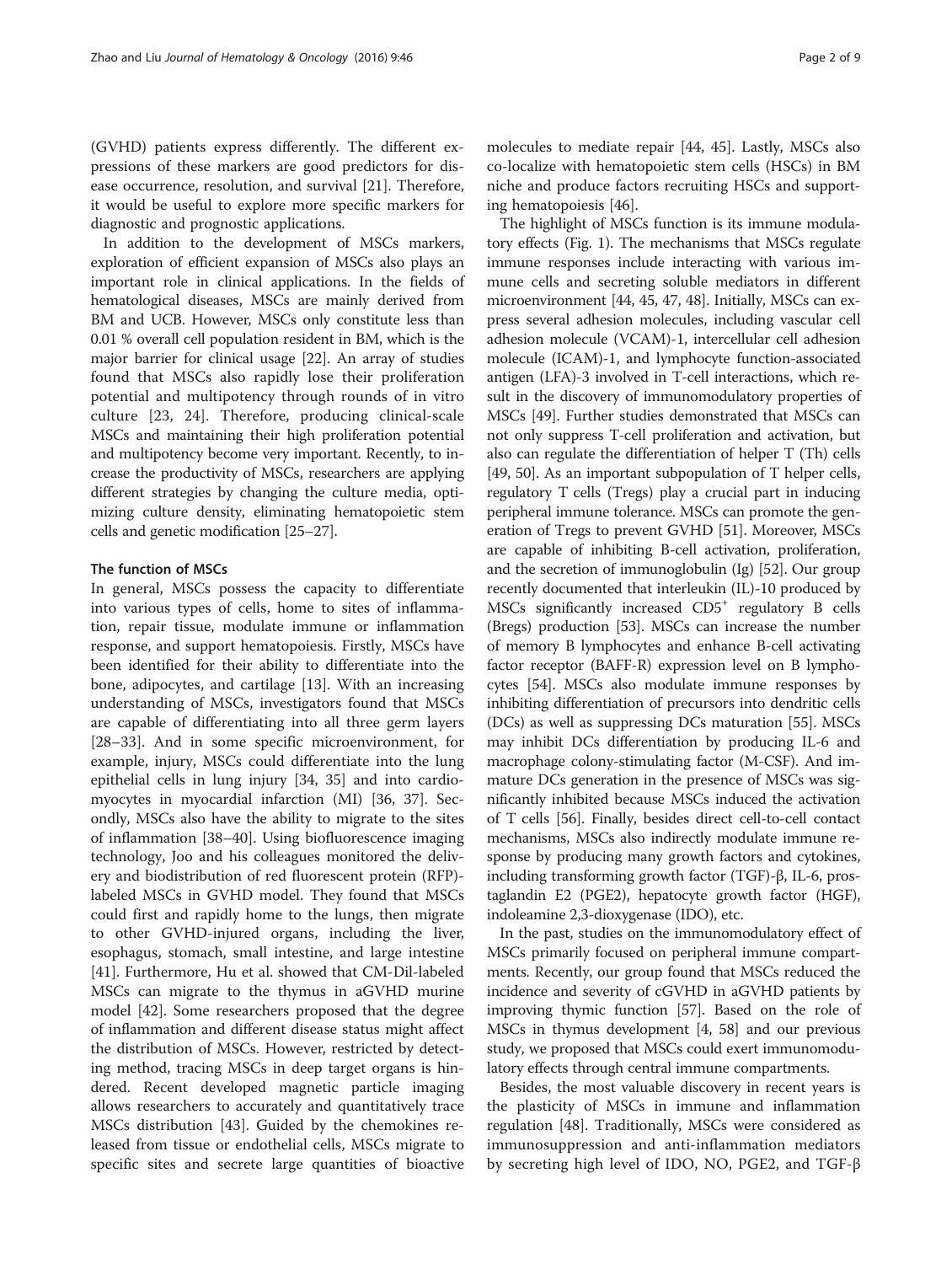<span id="page-2-0"></span>

[[48, 59](#page-7-0)]. However, researches recently found that MSCs are sensors of inflammation and are able to act as a proinflammatory or anti-inflammatory, immune enhancement, or immunosuppression phenotype depending on the involved inflammatory milieu [\[48\]](#page-7-0). The understanding of MSCs plasticity provides a new paradigm for MSCs-based cellular therapy and challenges MSCs clinical applications.

#### Clinical applications of MSCs in HSCT

Currently, MSCs are widely used in hematological diseases, especially in HSCT, which mainly include promoting HSCs engraftment, treating engraftment failure (EF), poor graft function (PGF) and AA, and preventing and ameliorating GVHD.

## MSCs and hematopoiesis

Some studies indicated that MSCs play a vital role in modulating BM microenvironment and supporting hematopoiesis [\[46, 60](#page-7-0), [61\]](#page-7-0). The capacity of MSCs to enhance engraftment has been proved in animal models [[62, 63\]](#page-7-0). In clinical practice, MSCs are co-infused with HSCs to promote hematological engraftment and prevent EF and PGF. The first clinical trial on the use of MSCs promoting hematopoietic recovery is that autologous MSCs with HSCs were co-administered in breast cancer patients after high-dose chemotherapy [[64\]](#page-7-0). Later, Lazarus et al. demonstrated that, when co-infused with HSCs, HLA-identical sibling donor derived MSCs were able to promote hematopoietic recovery in hematologic

malignancy patients after HSCT [[65](#page-7-0)]. In another pediatric study, MSCs were co-transplanted in 13 pediatric patients given UCB-derived HSCs. However, there was no significant difference between MSC-treated patients and histological controls in hematological engraftment [\[66](#page-7-0)]. Although there are still controversial on the efficacy of MSCs for hematopoietic engraftment, most published data demonstrated co-transplanting MSCs and HSCs were feasible and safe [[60, 65, 67](#page-7-0)].

With regard to those patients developing to EF or PGF, MSCs could also be considered as a novel approach for these complications after HSCT. Taking EF after HSCT as an example, Meuleman et al. adopted MSCs without co-transplantation of HSCs to treat graft failure after HSCT [[46\]](#page-7-0). Two of six EF patients achieved hematopoietic recovery after MSCs infusion, whereas four patients showed no response upon treatment. Based on Meuleman's pilot study, we enrolled 22 patients, randomly assigned them into two groups and performed two cycles of treatments with MSCs or MSCs plus cord blood (CB), respectively [\[68\]](#page-7-0). After the first treatment cycle, 7 of 11 patients in MSC group had response, while 9 of 11 in MSC plus CB group ( $P = 0.635$ ). There was a significant improvement in neutrophil reconstruction in MSC plus CB group compared with MSC group  $(P =$ 0.030). After the second treatment cycles, the overall response (OR) rate increased to 86.36 %. Therefore, our data indicated that these two strategies are both effective for EF treatment. Another study conducted in our group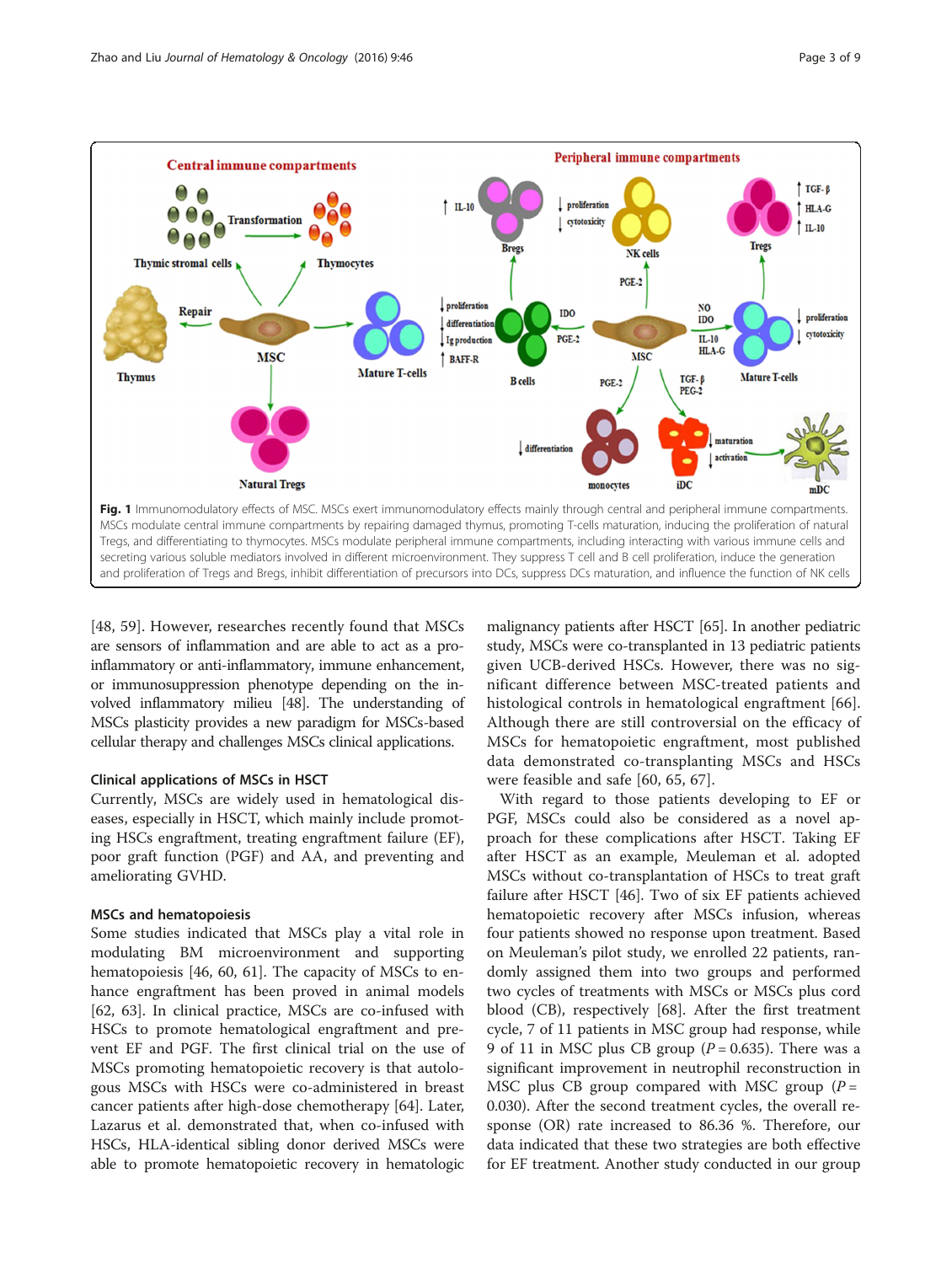also showed that 17 out of 20 patients with PGF after allogeneic HSCT (allo-HSCT) responded to MSCs treatment, accompanied with an increased ratio of CD4<sup>+</sup> to  $CD8<sup>+</sup>$  T cells after MSCs administration [\[69](#page-7-0)].

Given the encouraging results of MSCs in EF and PGF treatments, the mechanism of MSCs for supporting hematopoiesis has been explored by several studies. In HSCT recipients, the hematopoietic microenvironment is damaged by chemotherapy, irradiation, and malignant hematological diseases [\[70](#page-7-0), [71\]](#page-7-0). As a major constituent of BM microenvironment, MSCs can reconstitute the damaged stroma and secrete an array of hematopoietic cytokines, including IL-6, IL-7, IL-8, IL-11, Flt-3 ligand, and stem cell factor (SCF) to promote self-renew and differentiation of HSCs [[46](#page-7-0), [61\]](#page-7-0). MSCs can also improve hematopoiesis by modulating the inflammatory microenvironment and T-cell subtypes, which reduce the probability of graft rejection [[60\]](#page-7-0). In addition, some studies found that MSCs promote hematopoietic recovery in AA patients. Our study also observed that six of 18 refractory AA patients (33.3 %) achieved OR after MSCs treatment, which was significantly higher than those in historic control cohort (5.56 %) [\[72](#page-7-0)]. After MSCs administration, MSC-treated patients exhibited a higher Tregs proportion. Thus, MSCs might promote AA patients hematopoietic recovery by inducing the generation of Tregs. Nonetheless, Diego V et al. showed that infusion of MSCs have no effect in refractory or relapsed AA patients in their clinical trial [\[73](#page-7-0)]. Some studies found that MSCs in AA patients presented distinctive markers, with decreased proliferative and haemopoiesis capacity [\[20\]](#page-6-0). Thus, MSCs as a therapeutic strategy for patients with AA are still controversial. Whether the characteristics of inherent MSCs in EF and PGF patients will change need to be further explored.

### MSCs and GVHD

GVHD remains the common and life-threatening complication limiting the widespread use of allo-HSCT, as GVHD associates with a high mortality and morbidity [[74](#page-7-0)–[77\]](#page-7-0). To date, new therapeutic agents have been made in GVHD prophylaxis. The efficacy of MSCs for GVHD prophylaxis varies in different studies [\[65](#page-7-0), [78, 79](#page-7-0)]. Lazarus HM et al. reported that 28 % of patients developed aGVHD after co-infusion of MSCs with HSCs, while the incidence of aGVHD in patients who received only HSCs was 56 % in the historic control group [\[65](#page-7-0)]. Another study in Belgium investigated that MSCs given 30–120 min before peripheral blood stem cells (PBSCs) infusion significantly decreased the incidence of aGVHD [\[78\]](#page-7-0). Recently, patients in a prospective clinical trial were randomly divided into standard GVHD prophylaxis group and standard GVHD prophylaxis combining with MSCs group. MSCs were administered when the blood counts

indicated recovery. The data supported that MSCs administration for aGVHD prophylaxis was effective and safe [[80](#page-7-0)]. Although co-transplanted MSCs with HSCs to some extent decreased the incidence of aGVHD, most studies indicated that no statistical significance was shown in comparison with the historical control group.

Distinguished from the prevention of GVHD, MSCs application in the fields of aGVHD treatments achieved great success. Since Le Blanc et al. first reported that BM-derived MSCs rescued a pediatric patient experiencing grade IV refractory aGVHD [[81](#page-7-0)], a number of studies have been performed to investigate the effect of MSCs for aGVHD treatment [[57, 81](#page-7-0)–[83](#page-8-0)]. Although the results are still controversial, most prospective and retrospective studies suggest that MSCs are effective to treat aGVHD. A large multicenter study of BM-derived MSCs for treating steroid-resistant aGVHD from the European Group for Blood and Bone Marrow Transplantation Mesenchymal Stem Cell Consortium showed that 30 of 55 patients had a complete response (CR) and nine showed partial response (PR), and the OR rate was 70.9 % [[82](#page-7-0)]. Another large-scale, single-arm, prospective multicenter study enrolled pediatric steroid-refractory aGVHD patients from seven countries [\[83\]](#page-8-0). MSCs were given at a dose of  $2 \times 10^6$  cells/kg twice a week for four consecutive weeks. The response rate of GVHD target organs was respectively 58.5 % for the gastrointestine, 75.6 % for the skin, and 44.4 % for the liver. OR rate of refractory aGVHD patients treated with MSCs was 61.3 %. In our study, we designed a prospective study dividing refractory aGVHD patients to MSC group and non-MSC group. Combined with pre-existing aGVHD treatment, MSCs were intravenously infused once a week until aGVHD got CR or MSCs had been administered for a total of eight doses. Our results showed that OR rate was 75 % in MSC group, comparing with 42.1 % in non-MSC group  $(P = 0.023)$ . Interestingly, we also found that the incidence of cGVHD decreased in MSC group compared with non-MSC group [[57\]](#page-7-0). However, an American clinical trial evaluated the effect of an industrial MSCs product (Prochymal) and found that industrial MSCs failed to achieve a significant increase of CR rate in steroid-resistant GVHD patients compared with placebo [[84](#page-8-0)]. Another study in Germany also showed a negative response to MSCs treatment in steroid-resistant aGVHD patients. MSCs were isolated from third-party donors and expanded in platelet lysatecontaining medium. The OR rate and overall survival (OS) were not significantly different from those historical cohorts without MSCs treatment [\[85\]](#page-8-0). The patients in German study were old people who experienced more severe grade of aGVHD and extensive organ involvement. Therefore, it has been taken into consideration that the effects of MSCs for treating refractory aGVHD vary in different clinical trials, target organs, and even individuals.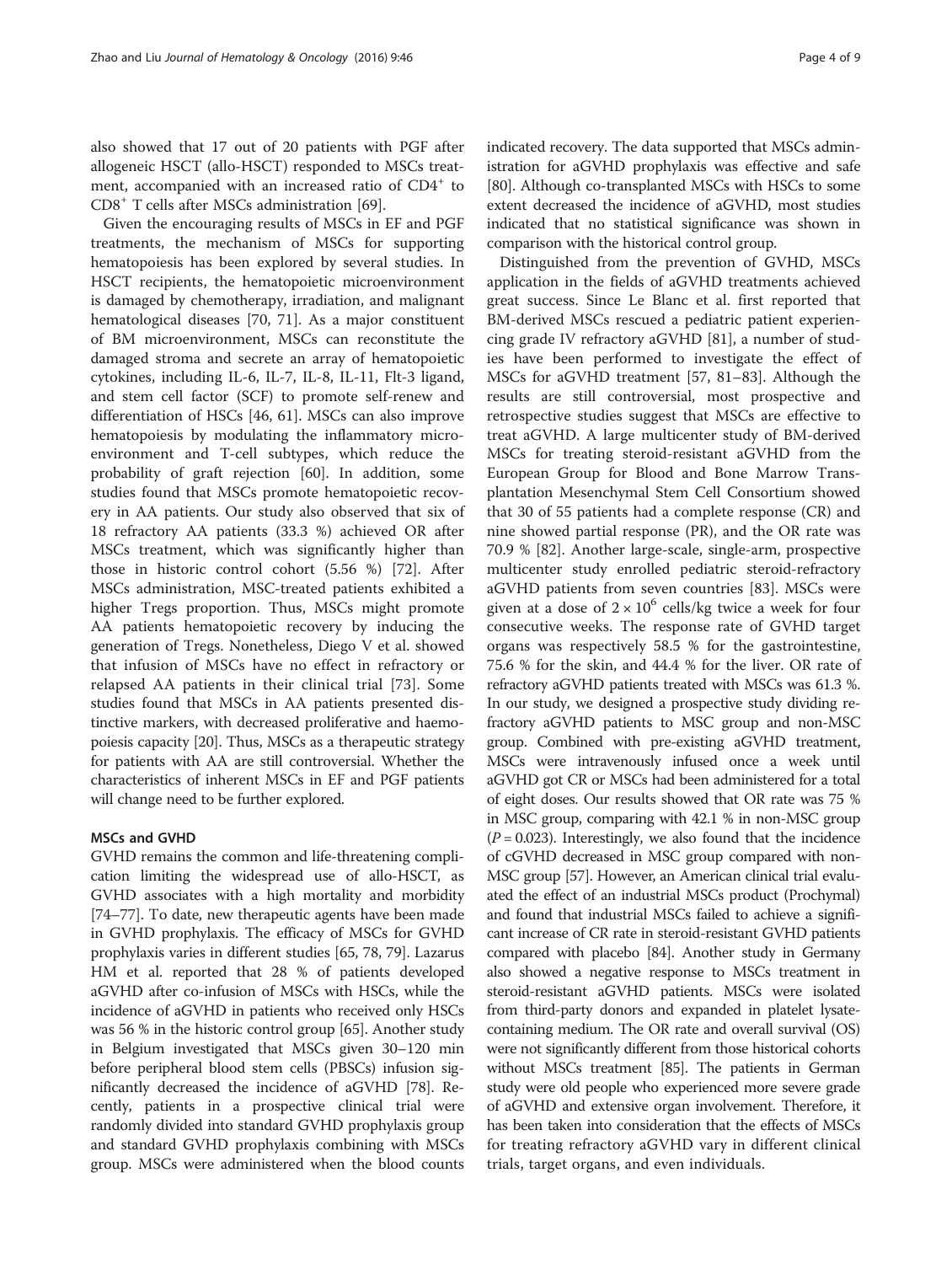MSCs for aGVHD treatments have been paid extensive attention, but the efficacy of MSCs for cGVHD has rarely been reported. As an autoimmune disorder, cGVHD has distinct manifestations from those of aGVHD [[86](#page-8-0)]. Initially, a few studies showed that only limited and transient benefit could be observed in cGVHD patients after MSCs administration [[87](#page-8-0), [88](#page-8-0)]. Nonetheless, significant improvement has been reported by Weng et al. in refractory cGVHD patients after MSCs administration [\[89\]](#page-8-0). Fourteen of 19 refractory cGVHD patients receiving BM-derived MSCs treatment got OR, and the OR rate was 73.6 %. Consistent with Weng's report, our group showed that 20 of 23 refractory cGVHD patients had a CR or PR in a 12-month follow-up study [[53\]](#page-7-0). The most obvious improvements in cGVHD target organs were the skin, oral mucosa, and liver. Forcing on some specific cGVHD organs, Zhou et al. showed that MSCs were administered in four patients with sclerodermatous cGVHD (ScGVHD) by intra-BM injection [[90\]](#page-8-0). Correspondingly, symptoms gradually improved in all four patients. Moreover, our group recently observed that the treatment of MSCs for bronchiolitis obliterans syndrome (BOS) was effective, which is the only single pathopneumonic manifestation of cGVHD according to the National Institutes of Health (NIH) [[91, 92](#page-8-0)]. Fifty-three patients with refractory BOS were enrolled in our prospective study, including 29 patients in MSC group and 24 patients in non-MSC group. The OR rate in MSC group (75.9 %) was significantly higher than that in non-MSC group (16.7 %). And the efficacy of MSCs to refractory BOS was significantly related to the severity of pulmonary function [\[92](#page-8-0)].

Although current studies demonstrate the encouraging treatment effects of MSCs for cGVHD patients, the responsiveness of MSCs to aGVHD patients is superior to that of cGVHD [\[80](#page-7-0)]. The differences between the treatments for aGVHD and cGVHD might relate to the different mechanisms of MSCs for a/cGVHD treatments. It is well known that T cells play crucial roles in the development of aGVHD. Joo et al. reported that MSCs could migrate to the damaged organs in aGVHD murine model, such as the lungs, gut, liver, skin, thymus, and lymph nodes [[41](#page-6-0)]. As a sensor in local microenvironment, MSCs can sensitively receive inflammation signals to exhibit their immune and inflammation regulation effects by indirectly secreting various cytokines or chemokines and directly interacting with peripheral immune cells, inducing the generation and proliferation of Tregs [[44](#page-7-0), [45, 47](#page-7-0), [48](#page-7-0)]. Moreover, our group found that MSCs can ameliorate aGVHD through central immune compartments. MSCs improve thymic output function and reconstruct damaged thymic structure which induced a long-term immune tolerance [[57](#page-7-0), [58](#page-7-0)]. And MSCs modulate cGVHD through influencing the function of B lymphocytes. By analyzing the clinical samples of cGVHD patients, our group demonstrated that MSCs promote B-lymphocyte reconstruction and sustain B-lymphocyte homeostasis by increasing naive and memory B-cell subsets in responsive cGVHD patients, and modulating plasma BAFF levels and BAFF-R expression on B lymphocyte [\[54\]](#page-7-0). In addition, our further study also found that MSCs promote regulatory CD5+ B cells (Bregs) proliferation in responsive cGVHD patients [\[53](#page-7-0)].

Nowadays, an increasing number of researchers pay their attention to the therapeutic differences of MSCs treatment in GVHD individuals. So, it will be meaningful to know what kinds of patients may benefit from MSCs treatment. GVHD biomarker profiling plays an indicative role on occurrence, resolution, or survival in the context of GVHD come from the analysis of MSCs treatment. Boome et al. first performed a prospective study to explore the relationship between clinical outcomes and the level of soluble biomarkers. Forty-eight steroid-refractory aGVHD patients with MSCs treatment were enrolled in this study. The results showed that the 1-year OS in MSC-treated patients can be predicted by soluble biomarkers, including IL-2 receptor α, tumor necrosis factor (TNF) receptor 1, HGF, regenerating islet-derived protein 3 $\alpha$ , and elafin [[21\]](#page-6-0). In another study, tumorigenicity 2 (ST2) has been reported as a strong predictive marker for non-response to GVHD therapy [[93](#page-8-0)]. Therefore, further prospective clinical trials are needed to discover more biomarkers to guide MSCs treatment.

#### MSCs and infection, relapse

Currently, it is still controversial on whether MSCs increase the incidence of infection and tumor recurrence. In the past, some studies showed that MSCs increased the risk of infections and tumor relapse by suppressing T-cell response and secreting some cytokines, including VEGF and IL-6 [\[94](#page-8-0)–[96](#page-8-0)]. Ning et al. reported that MSCs increased the risk of tumor relapse in patients co-transplanted HSCs with MSCs to prevent GVHD [\[95](#page-8-0)]. However, our studies showed that the incidence of infection and tumor relapse did not increase after MSCs treatment for aGVHD, EF, and PGF [\[57](#page-7-0), [69\]](#page-7-0), which was consistent with other recent studies [[40](#page-6-0), [57](#page-7-0), [68](#page-7-0), [69,](#page-7-0) [97](#page-8-0)–[99](#page-8-0)].

Another interesting discovery is that MSCs possess the potential to control bacteria, viruses, and protozoal parasites infections. Jeffery J et al. proposed that MSCs exerted their antimicrobial ability by direct effects on the pathogen or indirect effects through secreting soluble factors and enhancing anti-inflammation function of immune cells [[100\]](#page-8-0). Our group also showed that human MSCs pre-stimulated with IFN-γ could inhibit the growth of Toxoplasma gondii via upregulation of GBP-1 [[101\]](#page-8-0). For antivirus effect, MSCs decrease the replication of cytomegalovirus (CMV) by secreting cytokine IDO [[102\]](#page-8-0). MSCs cannot suppress the production of viral-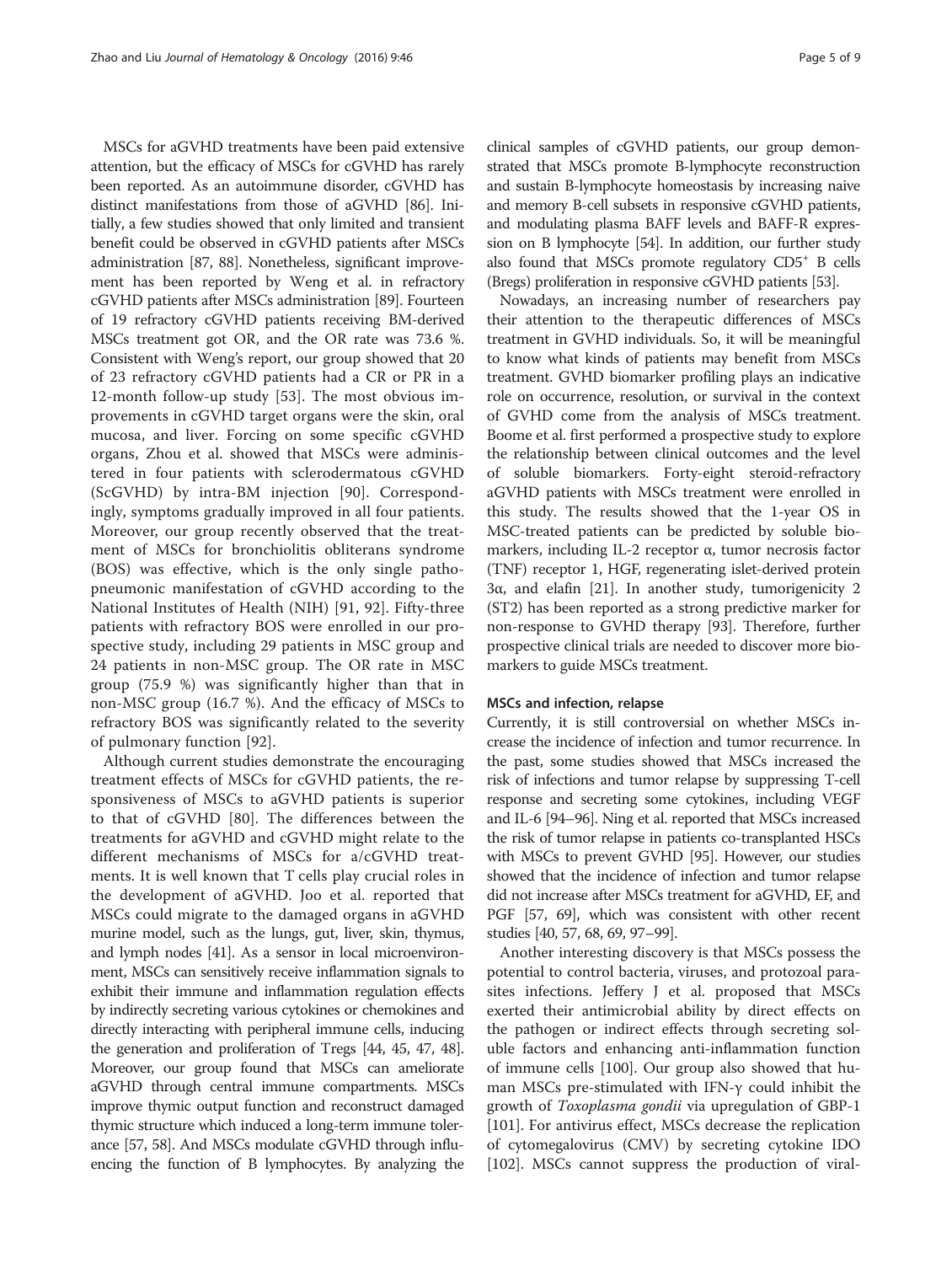specific T cells, but can inhibit the function of alloantigen and mitogen-induced T cells [\[99](#page-8-0)]. To test the efficacy of MSCs as a novel antimicrobial therapy, the first clinical trial was applied in sepsis-induced acute lung injury model [[103\]](#page-8-0). The efficacy of MSCs for infections following HSCT needs to be further explored.

#### MSCs source, dosage, and therapeutic schedule

There are an increasing number of clinical trials on MSCs administration in HSCT. However, the efficacy of MSCs treatment varied in different clinical trials, diseases, target organs, and even different individuals. An array of factors might influence the effects of MSCs treatment, such as source of MSCs, dosage to be infused, therapeutic schedule, and the route and timing of MSCs administration. Firstly, it is important to recognize that MSCs are poorly defined by phenotypical or functional features. No standard has been established for clinical grade MSCs manufacture. Nowadays, MSCs products are derived from different tissue (BM, AT, UCB, or placental), different donors (autologous, donor derived, or third-party), different laboratories (industrial or manufactured by academic centers), and are cultured and expanded from different media and conditions [[4, 5,](#page-6-0) [84](#page-8-0), [104](#page-8-0)]. Subsequently, the number of MSCs infusion has ranged from  $0.4 \times 10^6$  to  $10 \times 10^6$ /kilogram of body weight [\[57, 82,](#page-7-0) [105](#page-8-0)]. Usually, the widely accepted dosage of MSCs administration is approximately  $1 \times 10^6$ /kilogram of body weight. The therapeutic schedule has also been designed as single or repeated doses of MSCs in different intervals. Recently, a study showed that the characteristics of individuals, for example, the immune and inflammation microenvironment in vivo, might influence the effects of aGVHD patients [[21\]](#page-6-0). Thus, the timing of MSCs infusion is also very important. In addition, the route of MSCs administration should be considered. To date, intravenous injection is still the main route for the delivery of MSCs for hematologic disorders in human trials and animal models. Another possibility is to administrate MSCs by intra-arterial infusion, which was reported by Arima et al. in limited three steroid refractory aGVHD patients. MSCs were infused into mesenteric arteries for gut GVHD and hepatic artery for hepatic GVHD via selective angiography. But the study was stopped due to unsatisfied GVHD response [\[106](#page-8-0)]. Zhou et al. gave MSCs directly into the BM by the anterosuperior iliac spine to treat ScGVHD, and all the patients had significant improvements in their GVHD symptoms [[90](#page-8-0)]. However, whether intra-BM infusion improves the efficacy of MSCs treatment requires further study. The optimization of therapeutic procedure for MSCs clinical application also needs large scale and prospective studies.

### **Conclusions**

Nowadays, the most successfully clinical application of MSCs is involved in HSCT and AA. The efficacy of MSCs treatment varies in different studies, but the majority of studies show that MSCs are promising cellular therapy. However, there are still some hurdles to overcome. Firstly, standardized process of MSCs production has not been established, including the source of MSCs, culture media, and passage, etc. How to establish an efficient expansion system to satisfy MSCs clinical need, meanwhile maintain the high proliferation potential and multipotency needs further study. Secondly, MSCs therapeutic strategies varied in different clinical studies for treatments of hematological disorders. And advances in personalized medicine showed that the efficacy of MSCs treatment might be related with the individual immune and inflammation microenvironment. The optimized route, dose, frequency, and treatment interval of MSCs administration require better understanding of the mechanisms of MSCs treatment. Moreover, MSCs might promote tumor growth and progression, because they have the ability to suppress immune response and secrete some mediators driving angiogenesis in theory [[95\]](#page-8-0). However, MSCs actually exert bidirectional effects on tumor regulation. They can inhibit tumors by activating tumor-suppression signaling pathways in a recent study [\[40\]](#page-6-0). Taken together, future success of MSCs therapy will depend on rational optimization of therapeutic strategies in conjunction with an adequate understanding of therapeutic mechanisms.

#### Abbreviations

AA: aplastic anemia; aGVHD: acute GVHD; allo-HSCT: allogeneic HSCT; AT: adipose tissue; BAFF-R: B-cell activating factor receptor; BM: bone marrow; BOS: bronchiolitis obliterans syndrome; Bregs: regulatory B cells; CB: cord blood; cGVHD: chronic GVHD; CMV: cytomegalovirus; CR: complete response; DCs: dendritic cells; EF: engraftment failure; GVHD: graft-versus-host disease; HGF: hepatocyte growth factor; HSCs: hematopoietic stem cells; HSCT: hematopoietic stem cell transplantation; ICAM: intercellular cell adhesion molecule; IDO: indoleamine 2,3-dioxygenase; Ig: immunoglobulin; IL: interleukin; ISCT: International Society for Cellular Therapy; LFA: lymphocyte functionassociated antigen; M-CSF: macrophage colony-stimulating factor; MI: myocardial infarction; MSCs: mesenchymal stromal cells; NIH: the National Institutes of Health; OR: overall response; OS: overall survival; PBSCs: peripheral blood stem cells; PGE2: prostaglandin E2; PGF: poor graft function; PR: partial response; RFP: red fluorescent protein; SCF: stem cell factor; ScGVHD: sclerodermatous cGVHD; SSEA-4: stage-specific embryonic antigen-4; ST2: suppression of tumorigenicity 2; STRO-1: stromal precursor antigen-1; TGF: transforming growth factor; Th: helper T; TNF: tumor necrosis factor; Tregs: regulatory T cells; UCB: umbilical cord blood; VCAM: vascular cell adhesion molecule.

#### Competing interests

The authors declare that they have no competing interests.

#### Authors' contributions

The manuscript is derived from literature summarizing reports prepared by KZ and QFL. Both authors wrote the manuscript and have read and approved the final version.

#### Acknowledgements

This project was supported by the National High Technology Research and Development Program of China (863 Program) (2011AA020105), the National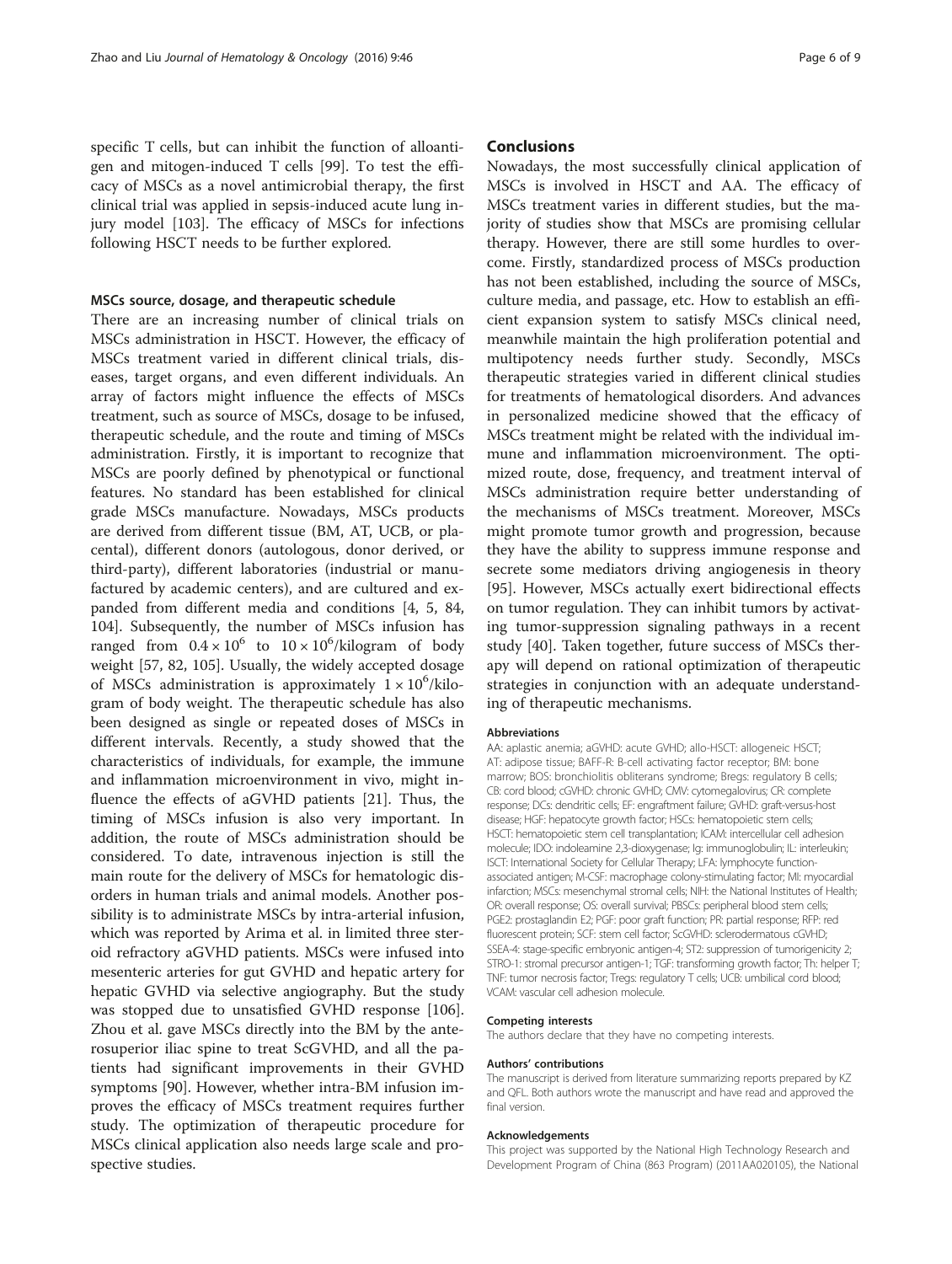<span id="page-6-0"></span>Natural Science Foundation of China (81470349, 81500149), the Science and Technology Planning Project of Guangdong Province (2014B020226004), and the Health Collaborative Innovation Major Projects of Guangzhou City (201400000003-4, 201508020254).

#### Received: 5 February 2016 Accepted: 11 May 2016 Published online: 18 May 2016

#### References

- 1. Caplan AI. Mesenchymal stem cells. J Orthop Res. 1991;9(5):641–50.
- 2. Haynesworth SE, Goshima J, Goldberg VM, Caplan AI. Characterization of cells with osteogenic potential from human marrow. Bone. 1992;13(1):81–8.
- 3. Haynesworth SE, Baber MA, Caplan AI. Cell surface antigens on human marrow-derived mesenchymal cells are detected by monoclonal antibodies. Bone. 1992;13(1):69–80.
- 4. da Silva ML, Chagastelles PC, Nardi NB. Mesenchymal stem cells reside in virtually all post-natal organs and tissues. J Cell Sci. 2006;119(11):2204–13.
- 5. Kern S, Eichler H, Stoeve J, Kluter H, Bieback K. Comparative analysis of mesenchymal stem cells from bone marrow, umbilical cord blood, or adipose tissue. Stem Cells. 2006;24(5):1294–301.
- 6. Uccelli A, Moretta L, Pistoia V. Mesenchymal stem cells in health and disease. Nat Rev Immunol. 2008;8(9):726–36.
- 7. Le Blanc K, Ringden O. Mesenchymal stem cells: properties and role in clinical bone marrow transplantation. Curr Opin Immunol. 2006;18(5):586–91.
- 8. Wang S, Qu X, Zhao RC. Clinical applications of mesenchymal stem cells. J Hematol Oncol. 2012;5:19.
- 9. Cai J, Wu Z, Xu X, Liao L, Chen J, Huang L, et al. Umbilical cord mesenchymal stromal cell with autologous bone marrow cell transplantation in established type 1 diabetes: a pilot randomized controlled open-label clinical study to assess safety and impact on insulin secretion. Diabetes Care. 2016;39(1):149–57.
- 10. Garcia-Olmo D, Garcia-Arranz M, Herreros D, Pascual I, Peiro C, Rodriguez-Montes JA. A phase I clinical trial of the treatment of Crohn's fistula by adipose mesenchymal stem cell transplantation. Dis Colon Rectum. 2005;48(7):1416–23.
- 11. Wang L, Zhang Y, Li H, Hong J, Chen X, Li M, et al. Clinical observation of employment of umbilical cord derived mesenchymal stem cell for juvenile idiopathic arthritis therapy. Stem Cells Int. 2016;2016:9165267.
- 12. Dulamea A. Mesenchymal stem cells in multiple sclerosis—translation to clinical trials. J Med Life. 2015;8(1):24–7.
- 13. Dominici M, Le Blanc K, Mueller I, Slaper-Cortenbach I, Marini F, Krause D, et al. Minimal criteria for defining multipotent mesenchymal stromal cells. The International Society for Cellular Therapy position statement. Cytotherapy. 2006;8(4):315–7.
- 14. Simmons PJ, Torok-Storb B. Identification of stromal cell precursors in human bone marrow by a novel monoclonal antibody, STRO-1. Blood. 1991;78(1):55–62.
- 15. Gang EJ, Bosnakovski D, Figueiredo CA, Visser JW, Perlingeiro RC. SSEA-4 identifies mesenchymal stem cells from bone marrow. Blood. 2007;109(4):1743–51.
- 16. Rider DA, Nalathamby T, Nurcombe V, Cool SM. Selection using the alpha-1 integrin (CD49a) enhances the multipotentiality of the mesenchymal stem cell population from heterogeneous bone marrow stromal cells. J Mol Histol. 2007;38(5):449–58.
- 17. Battula VL, Treml S, Bareiss PM, Gieseke F, Roelofs H, de Zwart P, et al. Isolation of functionally distinct mesenchymal stem cell subsets using antibodies against CD56, CD271, and mesenchymal stem cell antigen-1. Haematologica. 2009;94(2):173–84.
- 18. Zhou BO, Yue R, Murphy MM, Peyer JG, Morrison SJ. Leptin-receptorexpressing mesenchymal stromal cells represent the main source of bone formed by adult bone marrow. Cell Stem Cell. 2014;15(2):154–68.
- 19. Tormin A, Li O, Brune JC, Walsh S, Schutz B, Ehinger M, et al. CD146 expression on primary nonhematopoietic bone marrow stem cells is correlated with in situ localization. Blood. 2011;117(19):5067–77.
- 20. Hamzic E, Whiting K, Gordon Smith E, Pettengell R. Characterization of bone marrow mesenchymal stromal cells in aplastic anaemia. Br J Haematol. 2015;169(6):804–13.
- 21. Te Boome LC, Mansilla C, van der Wagen LE, Lindemans CA, Petersen EJ, Spierings E, et al. Biomarker profiling of steroid-resistant acute GVHD

in patients after infusion of mesenchymal stromal cells. Leukemia. 2015;29(9):1839–46.

- 22. Kolf CM, Cho E, Tuan RS. Mesenchymal stromal cells. Biology of adult mesenchymal stem cells: regulation of niche, self-renewal and differentiation. Arthritis Res Ther. 2007;9(1):204.
- 23. Briquet A, Dubois S, Bekaert S, Dolhet M, Beguin Y, Gothot A. Prolonged ex vivo culture of human bone marrow mesenchymal stem cells influences their supportive activity toward NOD/SCID-repopulating cells and committed progenitor cells of B lymphoid and myeloid lineages. Haematologica. 2010;95(1):47–56.
- 24. Banfi A, Muraglia A, Dozin B, Mastrogiacomo M, Cancedda R, Quarto R. Proliferation kinetics and differentiation potential of ex vivo expanded human bone marrow stromal cells: Implications for their use in cell therapy. Exp Hematol. 2000;28(6):707–15.
- 25. Capelli C, Pedrini O, Valgardsdottir R, Da Roit F, Golay J, Introna M. Clinical grade expansion of MSCs. Immunol Lett. 2015;168(2):222–7.
- 26. Both SK, van der Muijsenberg AJ, van Blitterswijk CA, de Boer J, de Bruijn JD. A rapid and efficient method for expansion of human mesenchymal stem cells. Tissue Eng. 2007;13(1):3–9.
- 27. Helmrich U, Marsano A, Melly L, Wolff T, Christ L, Heberer M, et al. Generation of human adult mesenchymal stromal/stem cells expressing defined xenogenic vascular endothelial growth factor levels by optimized transduction and flow cytometry purification. Tissue Eng Part C Methods. 2012;18(4):283–92.
- 28. Choi YS, Dusting GJ, Stubbs S, Arunothayaraj S, Han XL, Collas P, et al. Differentiation of human adipose-derived stem cells into beating cardiomyocytes. J Cell Mol Med. 2010;14(4):878–89.
- 29. Safford KM, Hicok KC, Safford SD, Halvorsen YD, Wilkison WO, Gimble JM, et al. Neurogenic differentiation of murine and human adipose-derived stromal cells. Biochem Biophys Res Commun. 2002;294(2):371–9.
- 30. Seo BM, Miura M, Gronthos S, Bartold PM, Batouli S, Brahim J, et al. Investigation of multipotent postnatal stem cells from human periodontal ligament. Lancet. 2004;364(9429):149–55.
- 31. Kuroda Y, Kitada M, Wakao S, Nishikawa K, Tanimura Y, Makinoshima H, et al. Unique multipotent cells in adult human mesenchymal cell populations. Proc Natl Acad Sci U S A. 2010;107(19):8639–43.
- 32. Guo F, Parker Kerrigan BC, Yang D, Hu L, Shmulevich I, Sood AK, et al. Post-transcriptional regulatory network of epithelial-to-mesenchymal and mesenchymal-to-epithelial transitions. J Hematol Oncol. 2014;7:19.
- 33. Yin X, Zhang BH, Zheng SS, Gao DM, Qiu SJ, Wu WZ, et al. Coexpression of gene Oct4 and Nanog initiates stem cell characteristics in hepatocellular carcinoma and promotes epithelial-mesenchymal transition through activation of Stat3/Snail signaling. J Hematol Oncol. 2015;8:23.
- 34. Sueblinvong V, Loi R, Eisenhauer PL, Bernstein IM, Suratt BT, Spees JL, et al. Derivation of lung epithelium from human cord blood-derived mesenchymal stem cells. Am J Respir Crit Care Med. 2008;177(7):701–11.
- 35. Wong AP, Dutly AE, Sacher A, Lee H, Hwang DM, Liu M, et al. Targeted cell replacement with bone marrow cells for airway epithelial regeneration. Am J Physiol Lung Cell Mol Physiol. 2007;293(3):L740–52.
- 36. Laflamme MA, Zbinden S, Epstein SE, Murry CE. Cell-based therapy for myocardial ischemia and infarction: pathophysiological mechanisms. Annu Rev Pathol. 2007;2:307–39.
- 37. Pittenger MF, Martin BJ. Mesenchymal stem cells and their potential as cardiac therapeutics. Circ Res. 2004;95(1):9–20.
- 38. Karp JM, Leng Teo GS. Mesenchymal stem cell homing: the devil is in the details. Cell Stem Cell. 2009;4(3):206–16.
- 39. Marquez-Curtis LA, Janowska-Wieczorek A. Enhancing the migration ability of mesenchymal stromal cells by targeting the SDF-1/CXCR4 axis. Biomed Res Int. 2013;2013:561098.
- 40. Sun Z, Wang S, Zhao RC. The roles of mesenchymal stem cells in tumor inflammatory microenvironment. J Hematol Oncol. 2014;7:14.
- 41. Joo SY, Cho KA, Jung YJ, Kim HS, Park SY, Choi YB, et al. Bioimaging for the monitoring of the in vivo distribution of infused mesenchymal stem cells in a mouse model of the graft-versus-host reaction. Cell Biol Int. 2011;35(4):417–21.
- 42. Hu KX, Wang MH, Fan C, Wang L, Guo M, Ai HS. CM-DiI labeled mesenchymal stem cells homed to thymus inducing immune recovery of mice after haploidentical bone marrow transplantation. Int Immunopharmacol. 2011;11(9):1265–70.
- 43. Zheng B, von See MP, Yu E, Gunel B, Lu K, Vazin T, et al. Quantitative magnetic particle imaging monitors the transplantation, biodistribution, and clearance of stem cells in vivo. Theranostics. 2016;6(3):291–301.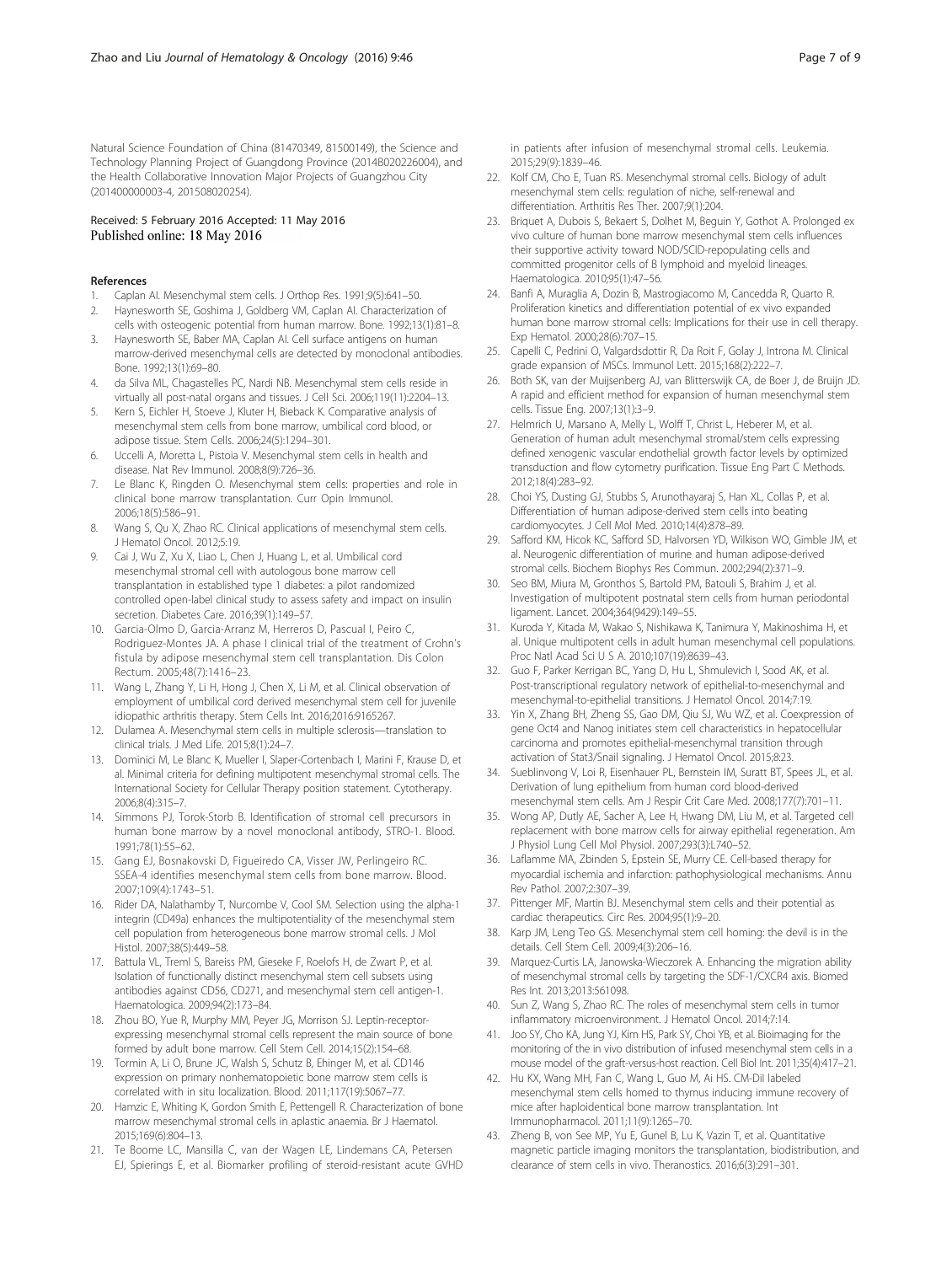- <span id="page-7-0"></span>44. Prockop DJ. Repair of tissues by adult stem/progenitor cells (MSCs): controversies, myths, and changing paradigms. Mol Ther. 2009;17(6):939–46.
- 45. Block GJ, Ohkouchi S, Fung F, Frenkel J, Gregory C, Pochampally R, et al. Multipotent stromal cells are activated to reduce apoptosis in part by upregulation and secretion of stanniocalcin-1. Stem Cells. 2009;27(3):670–81.
- 46. Meuleman N, Tondreau T, Ahmad I, Kwan J, Crokaert F, Delforge A, et al. Infusion of mesenchymal stromal cells can aid hematopoietic recovery following allogeneic hematopoietic stem cell myeloablative transplant: a pilot study. Stem Cells Dev. 2009;18(9):1247–52.
- 47. English K, French A, Wood KJ. Mesenchymal stromal cells: facilitators of successful transplantation? Cell Stem Cell. 2010;7(4):431–42.
- 48. Bernardo ME, Fibbe WE. Mesenchymal stromal cells: sensors and switchers of inflammation. Cell Stem Cell. 2013;13(4):392–402.
- 49. Bartholomew A, Sturgeon C, Siatskas M, Ferrer K, McIntosh K, Patil S, et al. Mesenchymal stem cells suppress lymphocyte proliferation in vitro and prolong skin graft survival in vivo. Exp Hematol. 2002;30(1):42–8.
- 50. Keating A. How do mesenchymal stromal cells suppress T cells? Cell Stem Cell. 2008;2(2):106–8.
- 51. Selmani Z, Naji A, Zidi I, Favier B, Gaiffe E, Obert L, et al. Human leukocyte antigen-G5 secretion by human mesenchymal stem cells is required to suppress T lymphocyte and natural killer function and to induce CD4+ CD25highFOXP3+ regulatory T cells. Stem Cells. 2008;26(1):212–22.
- 52. Franquesa M, Hoogduijn MJ, Bestard O, Grinyo JM. Immunomodulatory effect of mesenchymal stem cells on B cells. Front Immunol. 2012;3:212.
- 53. Peng Y, Chen X, Liu Q, Zhang X, Huang K, Liu L, et al. Mesenchymal stromal cells infusions improve refractory chronic graft versus host disease through an increase of CD5+ regulatory B cells producing interleukin 10. Leukemia. 2015;29(3):636–46.
- 54. Peng Y, Chen X, Liu Q, Xu D, Zheng H, Liu L, et al. Alteration of naive and memory B-cell subset in chronic graft-versus-host disease patients after treatment with mesenchymal stromal cells. Stem Cells Transl Med. 2014;3(9):1023–31.
- 55. Spaggiari GM, Abdelrazik H, Becchetti F, Moretta L. MSCs inhibit monocytederived DC maturation and function by selectively interfering with the generation of immature DCs: central role of MSC-derived prostaglandin E2. Blood. 2009;113(26):6576–83.
- 56. Jiang XX, Zhang Y, Liu B, Zhang SX, Wu Y, Yu XD, et al. Human mesenchymal stem cells inhibit differentiation and function of monocytederived dendritic cells. Blood. 2005;105(10):4120–6.
- 57. Zhao K, Lou R, Huang F, Peng Y, Jiang Z, Huang K, et al. Immunomodulation effects of mesenchymal stromal cells on acute graftversus-host disease after hematopoietic stem cell transplantation. Biol Blood Marrow Transplant. 2015;21(1):97–104.
- 58. Itoi M, Tsukamoto N, Yoshida H, Amagai T. Mesenchymal cells are required for functional development of thymic epithelial cells. Int Immunol. 2007;19(8):953–64.
- 59. Waterman RS, Tomchuck SL, Henkle SL, Betancourt AM. A new mesenchymal stem cell (MSC) paradigm: polarization into a pro-inflammatory MSC1 or an Immunosuppressive MSC2 phenotype. PLoS One. 2010;5(4):e10088.
- 60. Ball LM, Bernardo ME, Roelofs H, Lankester A, Cometa A, Egeler RM, et al. Cotransplantation of ex vivo expanded mesenchymal stem cells accelerates lymphocyte recovery and may reduce the risk of graft failure in haploidentical hematopoietic stem-cell transplantation. Blood. 2007;110(7):2764–7.
- 61. Dazzi F, Ramasamy R, Glennie S, Jones SP, Roberts I. The role of mesenchymal stem cells in haemopoiesis. Blood Rev. 2006;20(3):161–71.
- 62. Almeida-Porada G, Porada CD, Tran N, Zanjani ED. Cotransplantation of human stromal cell progenitors into preimmune fetal sheep results in early appearance of human donor cells in circulation and boosts cell levels in bone marrow at later time points after transplantation. Blood. 2000;95(11):3620–7.
- 63. Masuda S, Ageyama N, Shibata H, Obara Y, Ikeda T, Takeuchi K, et al. Cotransplantation with MSCs improves engraftment of HSCs after autologous intra-bone marrow transplantation in nonhuman primates. Exp Hematol. 2009;37(10):1250–7. e1.
- 64. Koc ON, Gerson SL, Cooper BW, Dyhouse SM, Haynesworth SE, Caplan AI, et al. Rapid hematopoietic recovery after coinfusion of autologous-blood stem cells and culture-expanded marrow mesenchymal stem cells in advanced breast cancer patients receiving high-dose chemotherapy. J Clin Oncol. 2000;18(2):307–16.
- 65. Lazarus HM, Koc ON, Devine SM, Curtin P, Maziarz RT, Holland HK, et al. Cotransplantation of HLA-identical sibling culture-expanded mesenchymal

stem cells and hematopoietic stem cells in hematologic malignancy patients. Biol Blood Marrow Transplant. 2005;11(5):389–98.

- 66. Bernardo ME, Ball LM, Cometa AM, Roelofs H, Zecca M, Avanzini MA, et al. Co-infusion of ex vivo-expanded, parental MSCs prevents life-threatening acute GVHD, but does not reduce the risk of graft failure in pediatric patients undergoing allogeneic umbilical cord blood transplantation. Bone Marrow Transplant. 2011;46(2):200–7.
- 67. Wu Y, Wang Z, Cao Y, Xu L, Li X, Liu P, et al. Cotransplantation of haploidentical hematopoietic and umbilical cord mesenchymal stem cells with a myeloablative regimen for refractory/relapsed hematologic malignancy. Ann Hematol. 2013;92(12):1675–84.
- 68. Xiong YY, Fan Q, Huang F, Zhang Y, Wang Y, Chen XY, et al. Mesenchymal stem cells versus mesenchymal stem cells combined with cord blood for engraftment failure after autologous hematopoietic stem cell transplantation: a pilot prospective, open-label, randomized trial. Biol Blood Marrow Transplant. 2014;20(2):236–42.
- 69. Liu X, Wu M, Peng Y, Chen X, Sun J, Huang F, et al. Improvement in poor graft function after allogeneic hematopoietic stem cell transplantation upon administration of mesenchymal stem cells from third-party donors: a pilot prospective study. Cell Transplant. 2014;23(9):1087–98.
- 70. Arai Y, Aoki K, Takeda J, Kondo T, Eto T, Ota S, et al. Clinical significance of high-dose cytarabine added to cyclophosphamide/total-body irradiation in bone marrow or peripheral blood stem cell transplantation for myeloid malignancy. J Hematol Oncol. 2015;8:102.
- 71. Chang YJ, Zhao XY, Xu LP, Zhang XH, Wang Y, Han W, et al. Donor-specific anti-human leukocyte antigen antibodies were associated with primary graft failure after unmanipulated haploidentical blood and marrow transplantation: a prospective study with randomly assigned training and validation sets. J Hematol Oncol. 2015;8:84.
- 72. Xiao Y, Jiang ZJ, Pang Y, Li L, Gao Y, Xiao HW, et al. Efficacy and safety of mesenchymal stromal cell treatment from related donors for patients with refractory aplastic anemia. Cytotherapy. 2013;15(7):760–6.
- 73. Cle DV, Santana-Lemos B, Tellechea MF, Prata KL, Orellana MD, Covas DT, et al. Intravenous infusion of allogeneic mesenchymal stromal cells in refractory or relapsed aplastic anemia. Cytotherapy. 2015;17(12):1696–705.
- 74. Baron F, Zachee P, Maertens J, Kerre T, Ory A, Seidel L, et al. Nonmyeloablative allogeneic hematopoietic cell transplantation following fludarabine plus 2 Gy TBI or ATG plus 8 Gy TLI: a phase II randomized study from the Belgian Hematological Society. J Hematol Oncol. 2015;8:4.
- 75. Ferrara JL, Levine JE, Reddy P, Holler E. Graft-versus-host disease. Lancet. 2009;373(9674):1550–61.
- 76. Baron F, Labopin M, Ruggeri A, Mohty M, Sanz G, Milpied N, et al. Unrelated cord blood transplantation for adult patients with acute myeloid leukemia: higher incidence of acute graft-versus-host disease and lower survival in male patients transplanted with female unrelated cord blood–a report from Eurocord, the Acute Leukemia Working Party, and the Cord Blood Committee of the Cellular Therapy and Immunobiology Working Party of the European Group for Blood and Marrow Transplantation. J Hematol Oncol. 2015;8(1):107.
- 77. Gao L, Zhang C, Gao L, Liu Y, Su Y, Wang S, et al. Favorable outcome of haploidentical hematopoietic stem cell transplantation in Philadelphia chromosome-positive acute lymphoblastic leukemia: a multicenter study in Southwest China. J Hematol Oncol. 2015;8:90.
- 78. Baron F, Lechanteur C, Willems E, Bruck F, Baudoux E, Seidel L, et al. Cotransplantation of mesenchymal stem cells might prevent death from graftversus-host disease (GVHD) without abrogating graft-versus-tumor effects after HLA-mismatched allogeneic transplantation following nonmyeloablative conditioning. Biol Blood Marrow Transplant. 2010;16(6):838–47.
- 79. Lee SH, Lee MW, Yoo KH, Kim DS, Son MH, Sung KW, et al. Cotransplantation of third-party umbilical cord blood-derived MSCs promotes engraftment in children undergoing unrelated umbilical cord blood transplantation. Bone Marrow Transplant. 2013;48(8):1040–5.
- 80. Kuzmina LA, Petinati NA, Parovichnikova EN, Lubimova LS, Gribanova EO, Gaponova TV, et al. Multipotent mesenchymal stromal cells for the prophylaxis of acute graft-versus-host disease—a phase II study. Stem Cells Int. 2012;2012:968213.
- 81. Le Blanc K, Rasmusson I, Sundberg B, Gotherstrom C, Hassan M, Uzunel M, et al. Treatment of severe acute graft-versus-host disease with third party haploidentical mesenchymal stem cells. Lancet. 2004;363(9419):1439–41.
- 82. Le Blanc K, Frassoni F, Ball L, Locatelli F, Roelofs H, Lewis I, et al. Mesenchymal stem cells for treatment of steroid-resistant, severe, acute graft-versus-host disease: a phase II study. Lancet. 2008;371(9624):1579–86.